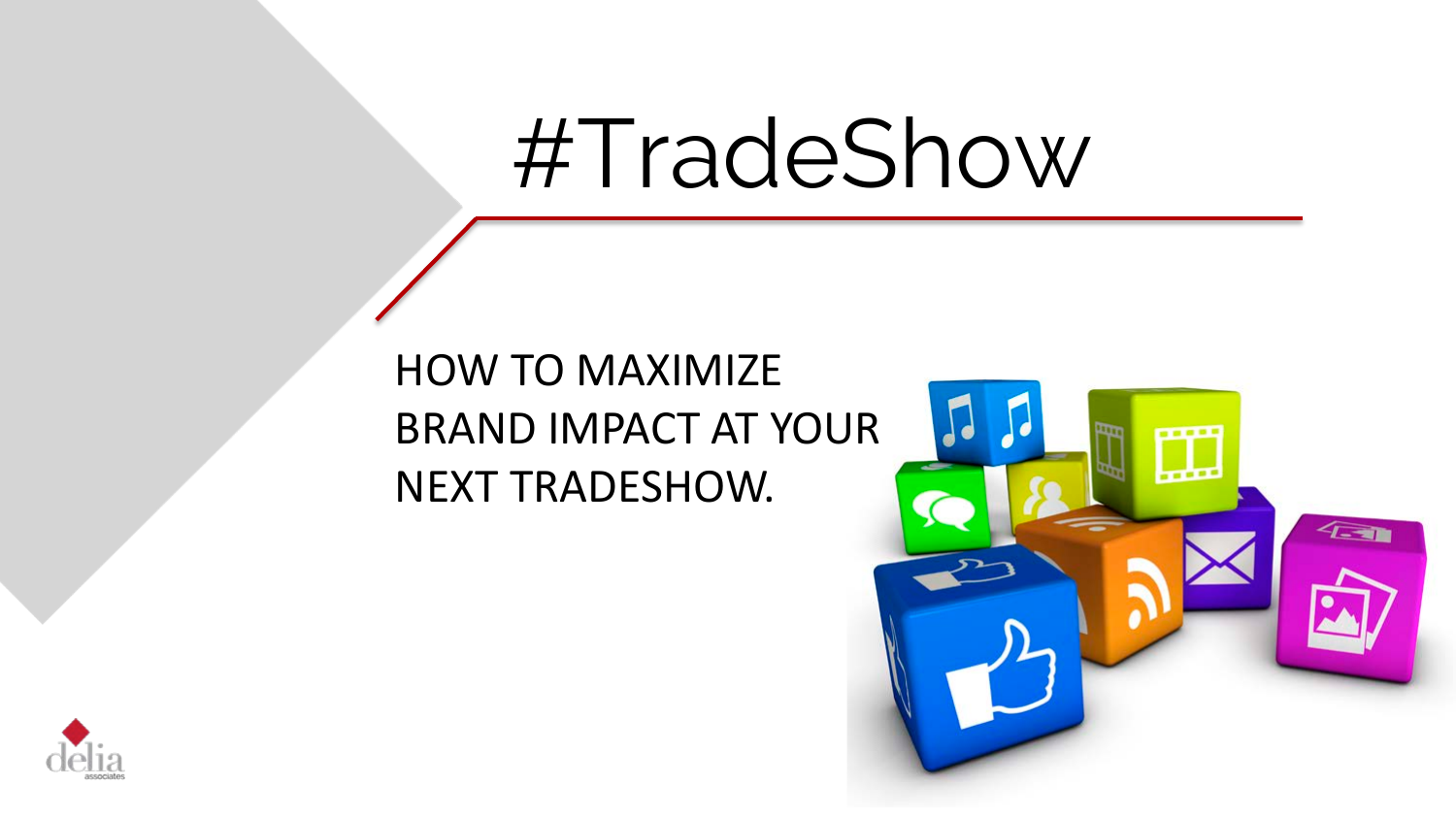### Presenter:

Matthew Taylor Director of Program Management [mtaylor@delianet.com](mailto:mtaylor@delianet.com)

Delia Associates 908-534-9044 Whitehouse, NJ

@deliaassociates

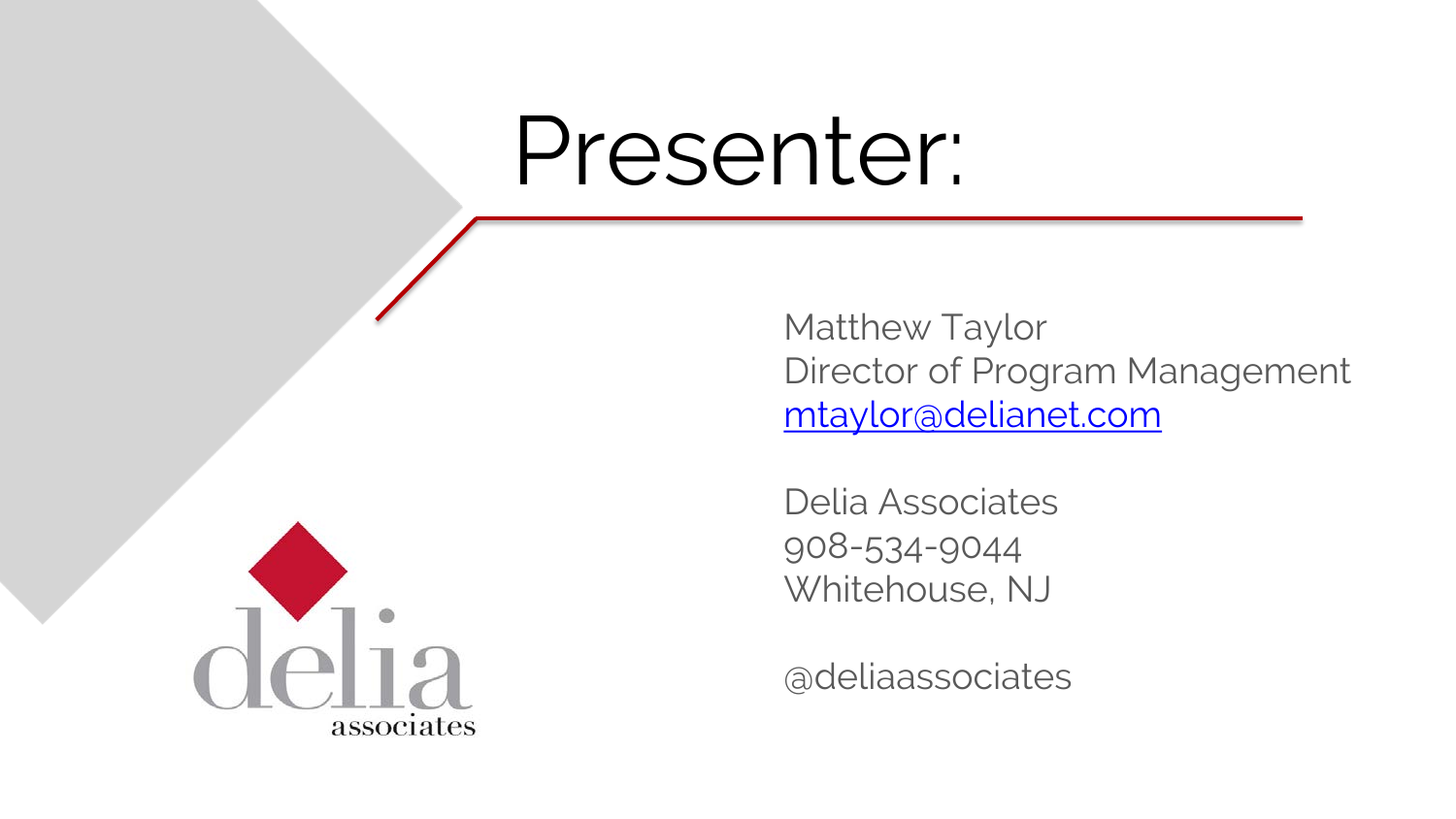#### CONTENT IS KEY

#### **What Do You Have to Say?**

- Promoting your company, brand, and presence
- Offering articles and relevant items of interest
- Following a cadence of outgoing communication



**Delia Associates @DeliaAssociates · 7 Nov 2016** Interested in talking about integrated #marketing and #branding at #PackExpo? We are walking the floors, DM us to set up a time to meet!

## Get to your next.

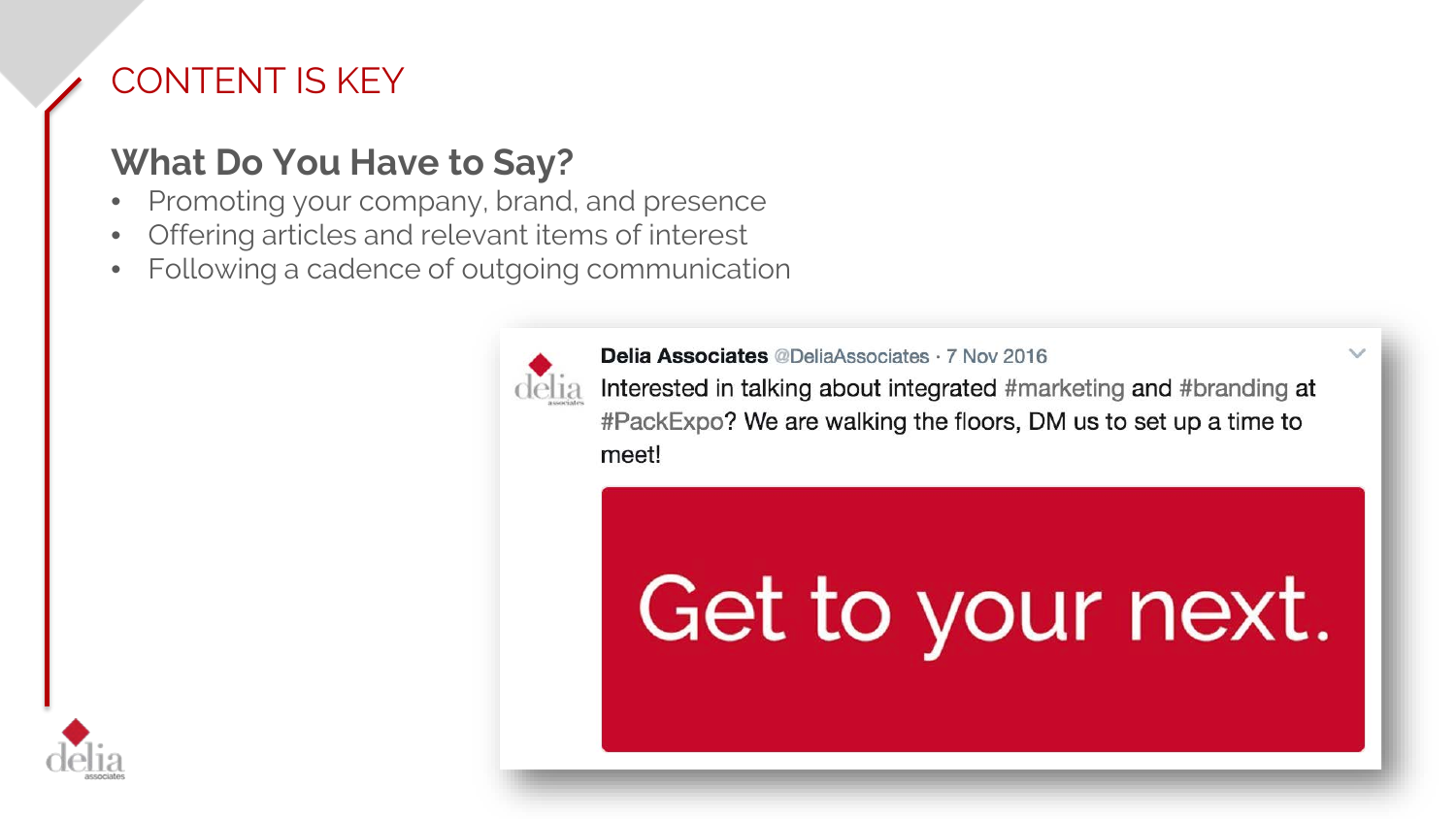#### CONTENT IS KEY

#### **Hashtags**

- If the show has a show hashtag, use it!
- Do show partners/sister companies also use a unique hashtag? Use that, also.
- BE *part of the conversation.*

#### **Shoutouts**

- If the show's organizer is on social, tag their handle.
- Often the show itself will like or retweet your posting.
- Tag all exhibiting companies when discussing them.



**Delia Associates @DeliaAssociates · 8 Nov 2016** delia We want to express our #thanks to @PMMlorg and @packexposhow for putting on another GREAT #PackExpo this year! Impressive as always!

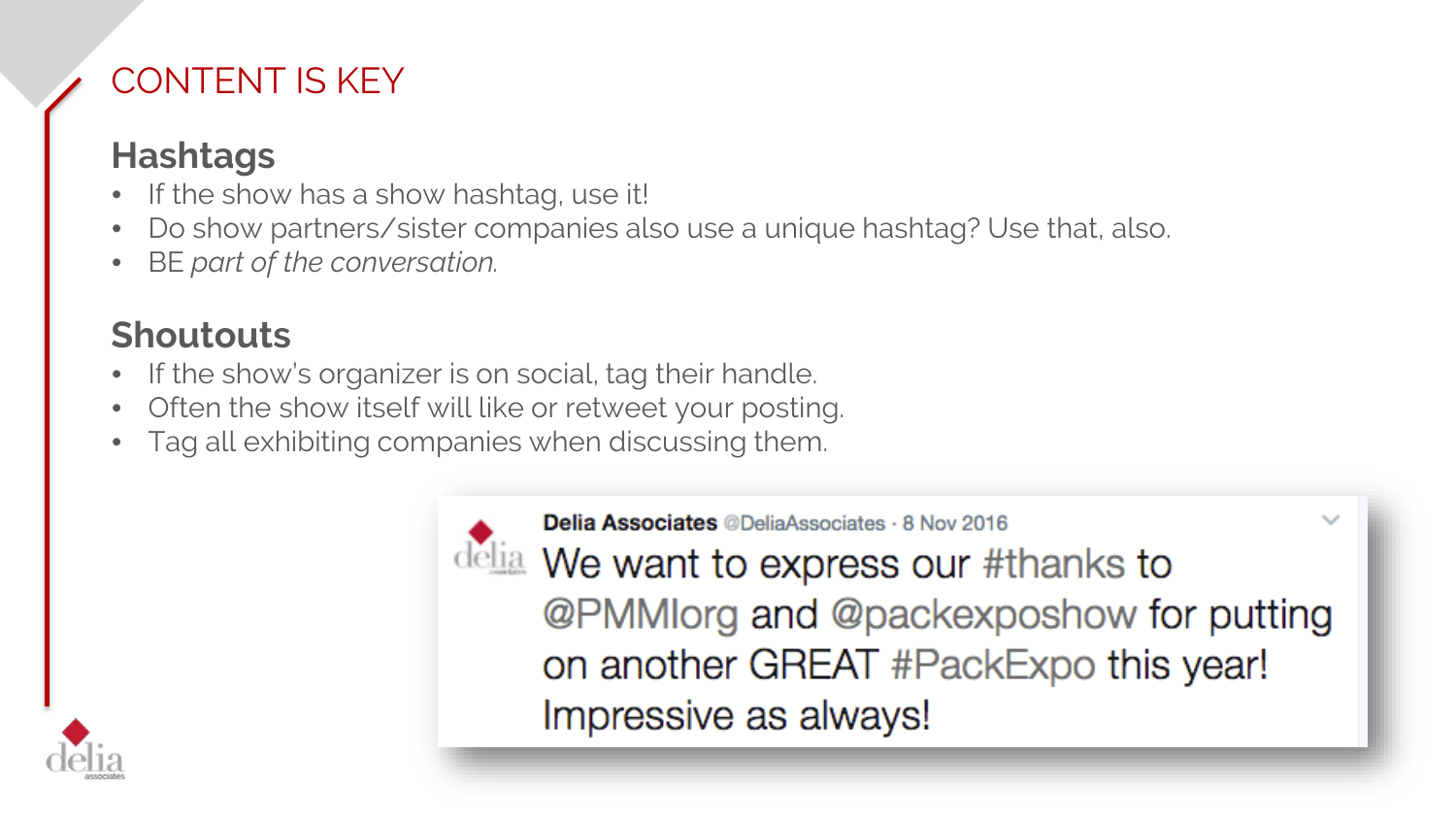#### UNDERSTANDING YOUR TARGET

#### **What are your goals for the show?**

- Feature a new product/innovation
- Generate leads
- Distribute information

### **Who is attending?**

- Names
- Titles
- Specific Companies



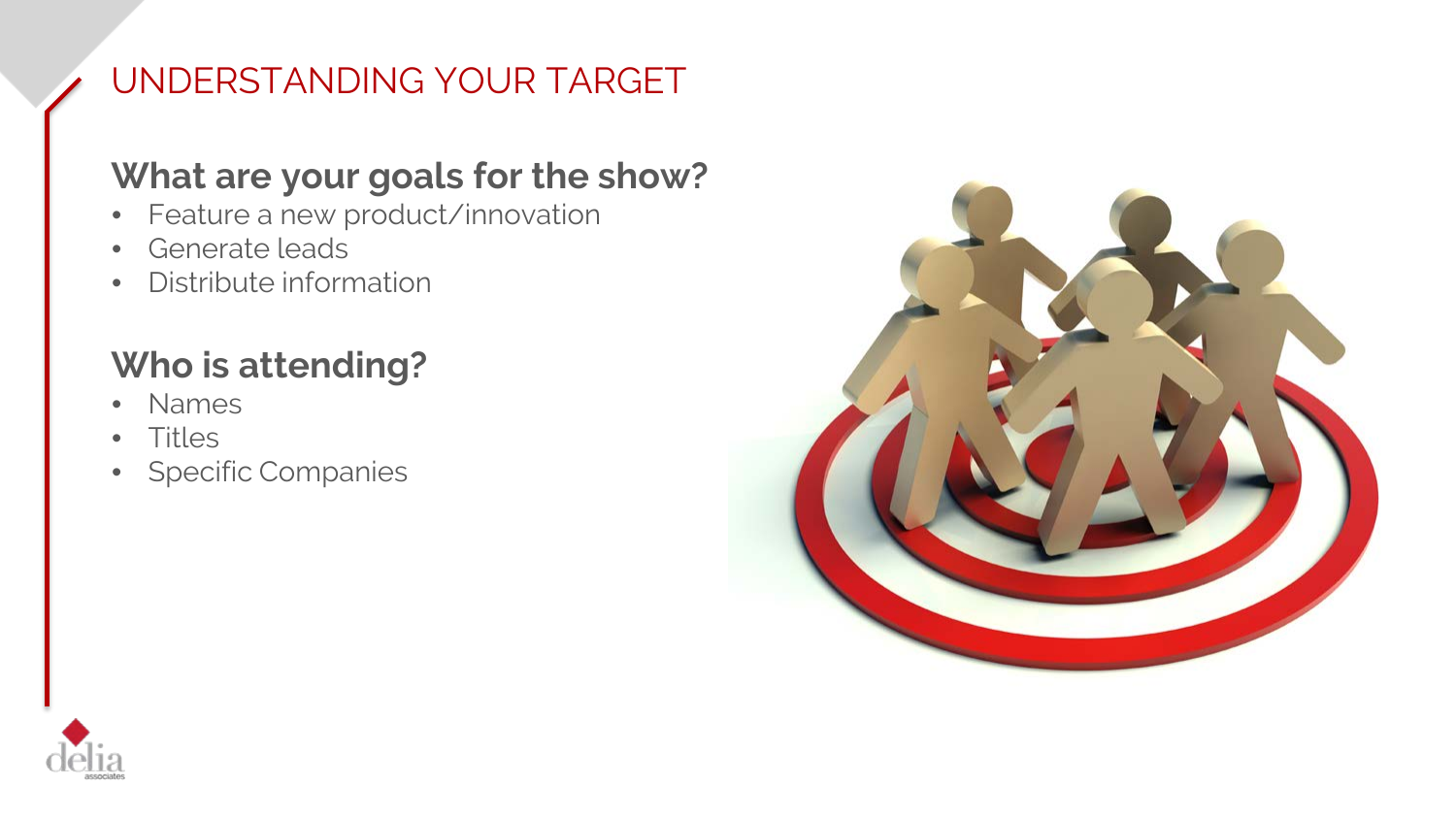#### UNDERSTANDING YOUR TARGET - INFLUENCERS

#### **The importance of influencers: creating a domino effect**

#### **Who is on your side?**

- Work with past contact points
- Assemble brand champions
- Set up strategies for cross promotion
- Hire services to promote your presence



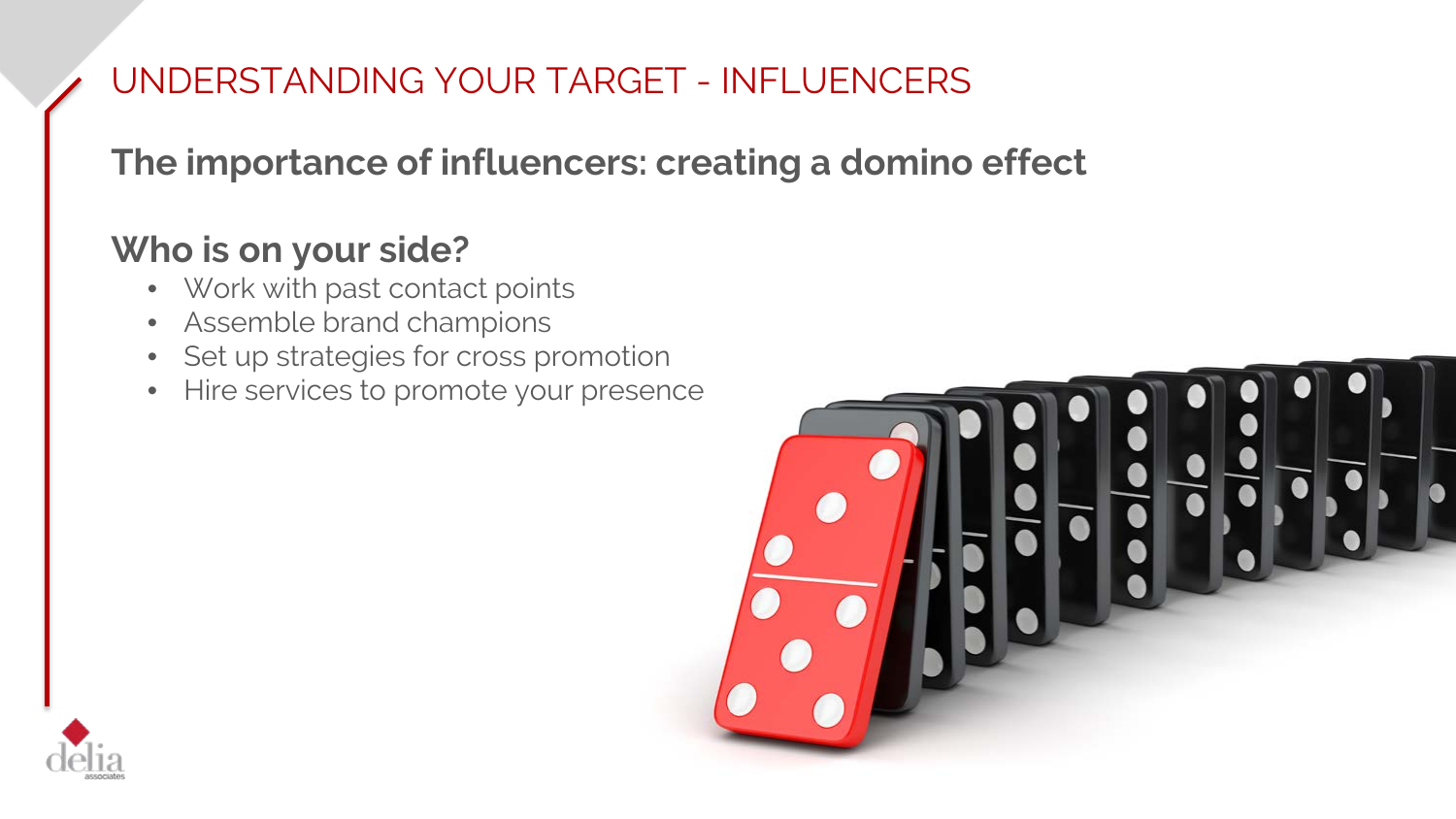#### PRE-SHOW RESEARCH: THE COMPETITION

- Who are your main competitors at the show?
- Where are they located on the floor?
- Watch them before, during and after the show
- What are they doing on website, social, or other marketing channels to promote their presence?

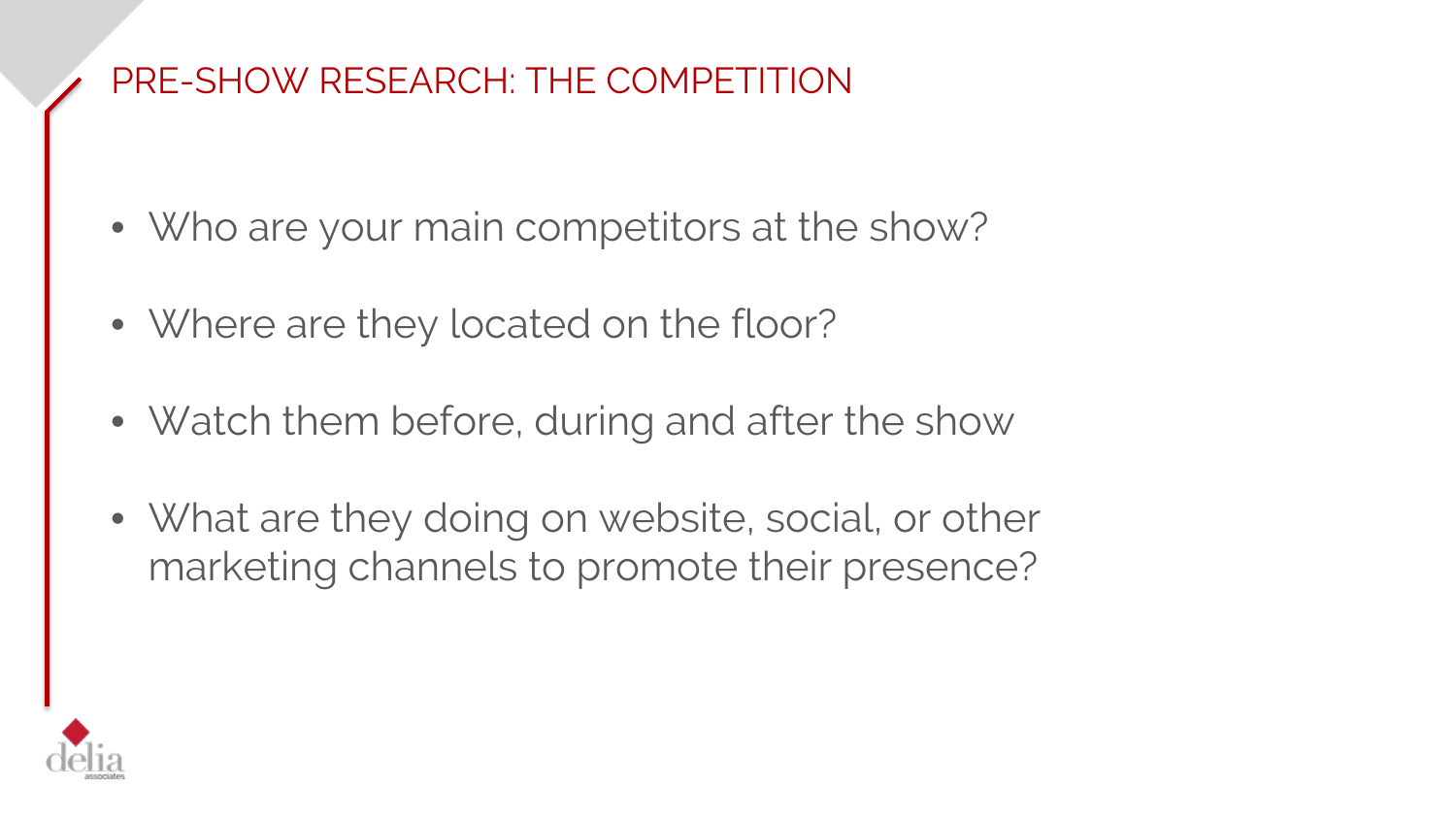#### YOUR SHOW STRATEGY

You have your goals.

Achieving them starts with ...

# *Your Theme.*

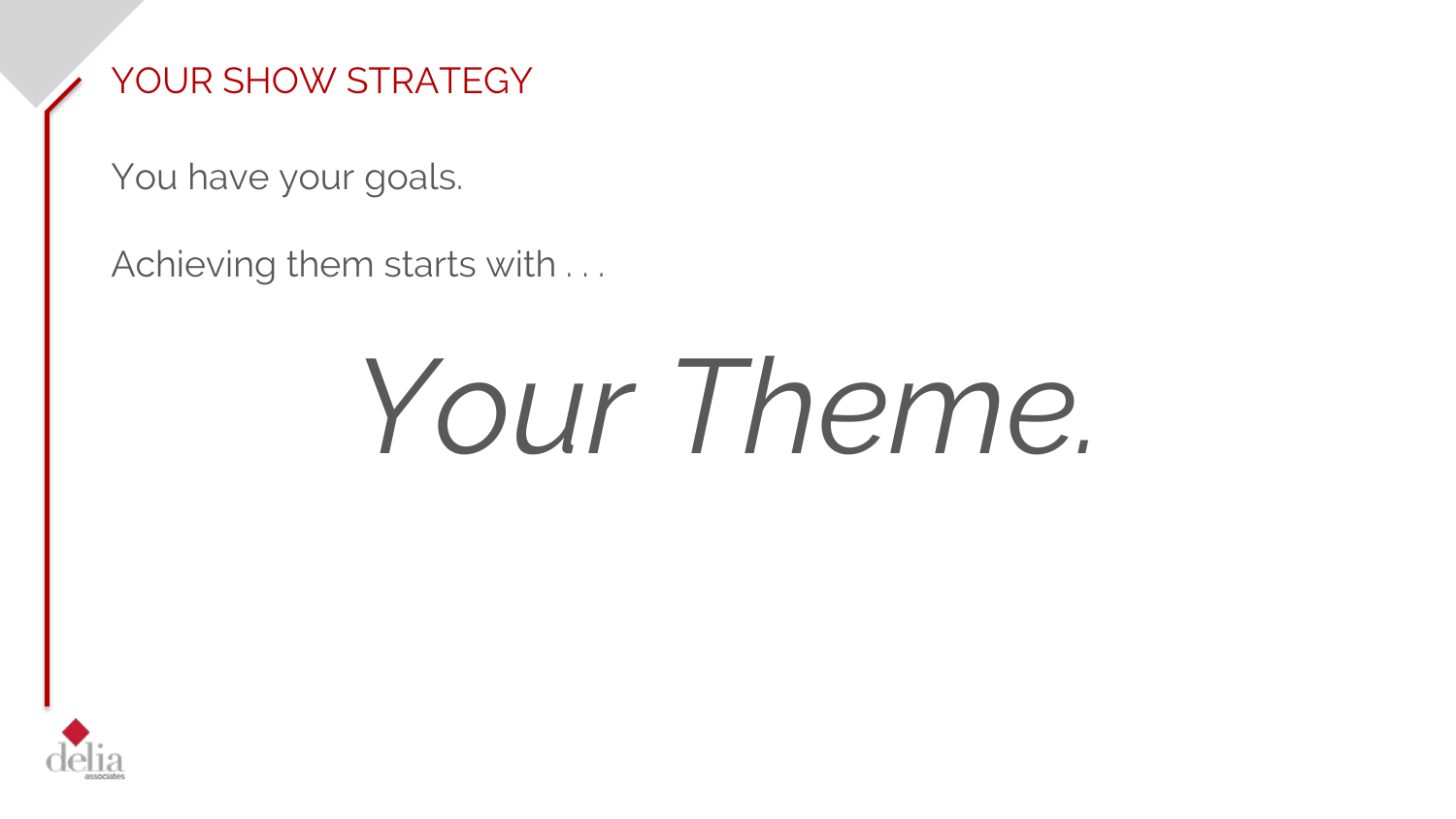#### YOUR SHOW STRATEGY - THEME



Pre-show communications generated interest for a new product introduction with:

### **"The Next is Coming."**

At the show, the new product debuted with the message:

**"The Next Is Here."**

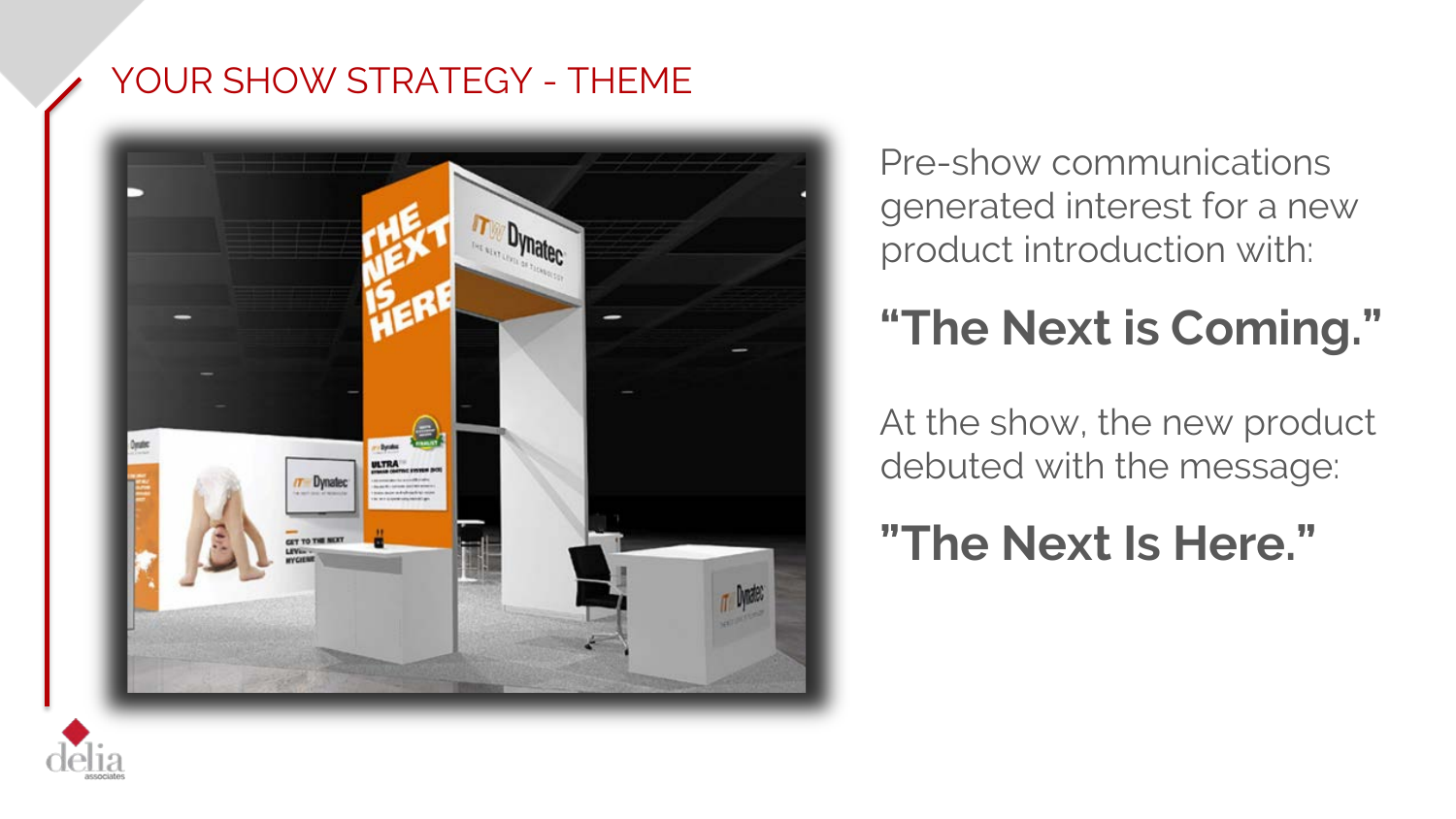#### YOUR SHOW STRATEGY - THEME



Using the theme "Experience," Zip-Pak offered numerous zipper samples for attendees to interact with, and literally "Experience the Difference."

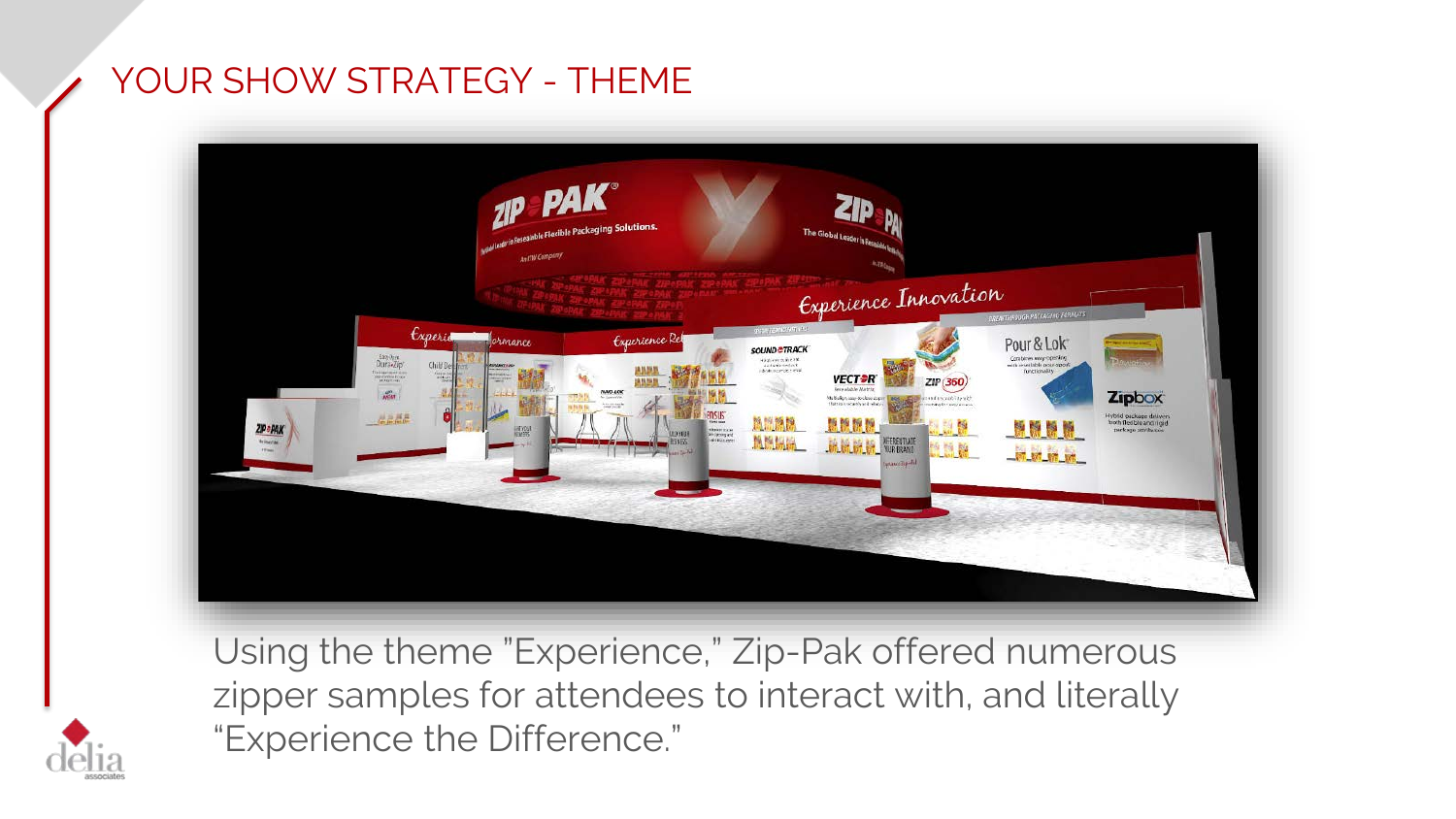

## *It is imperative to have a cadence of communications before, during, and after an event.*

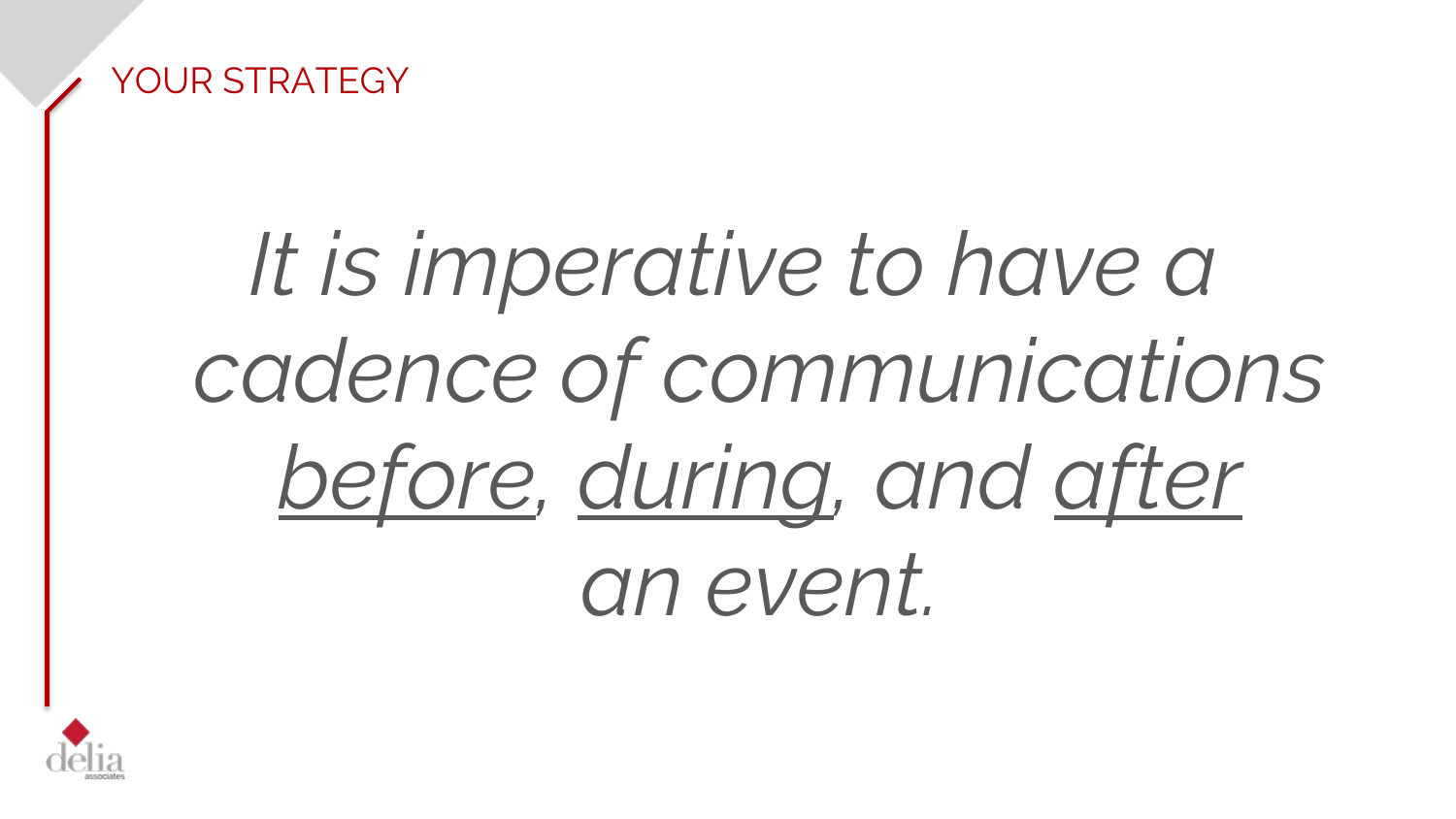- Leverage the show website directory
- Run a pre-show trade advertising campaign
- Secure the attending media list
- Secure the attendee list if available
- Prepare and deploy a pre-show press release
- Prepare and deploy pre-show emails and hard copy mailers

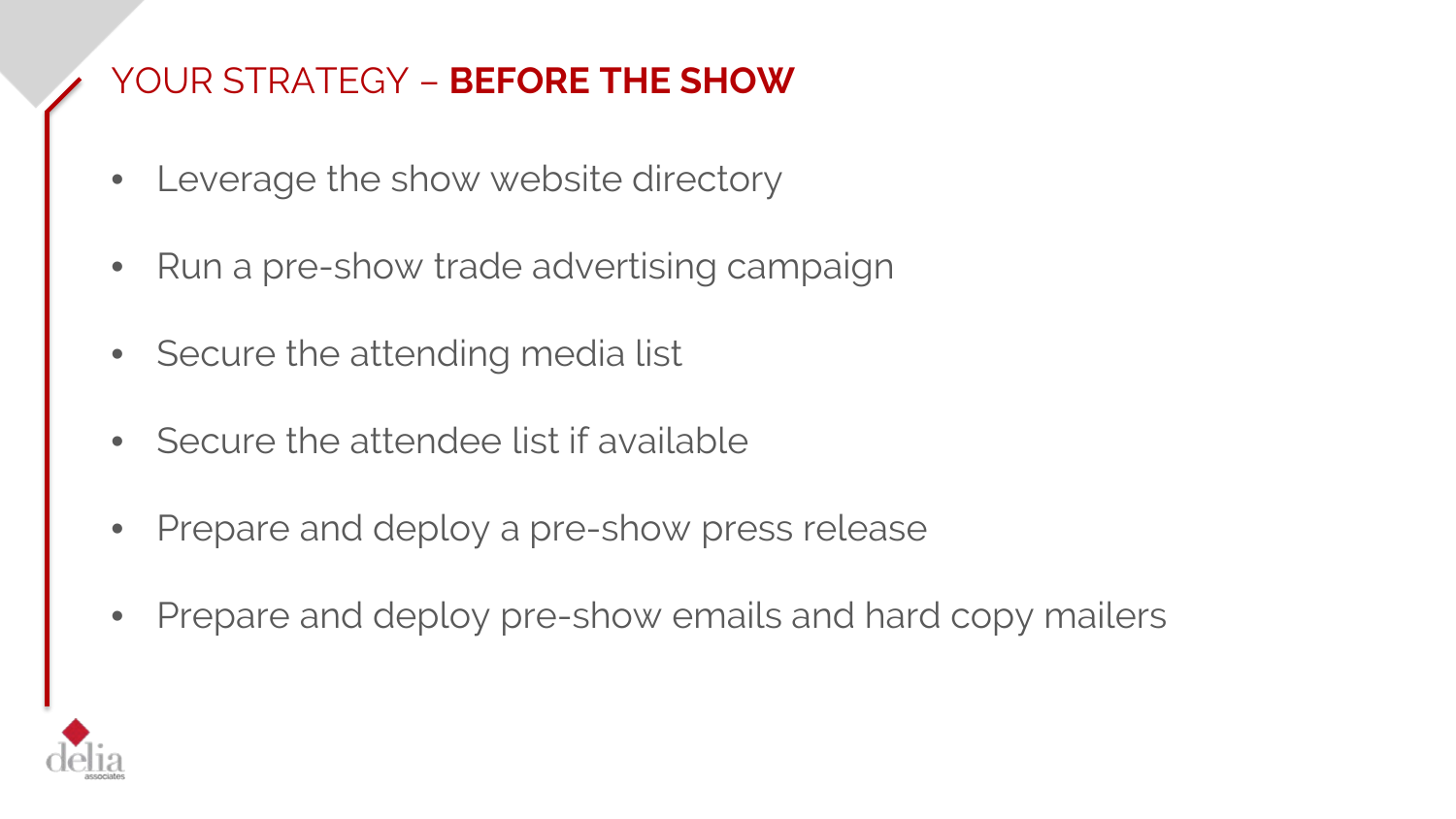- Develop a "See Us At . . ." banner on your brand's website
- Craft a landing page to explain key reasons why attendees should visit you at the show; include a simple form to schedule a meeting during the show



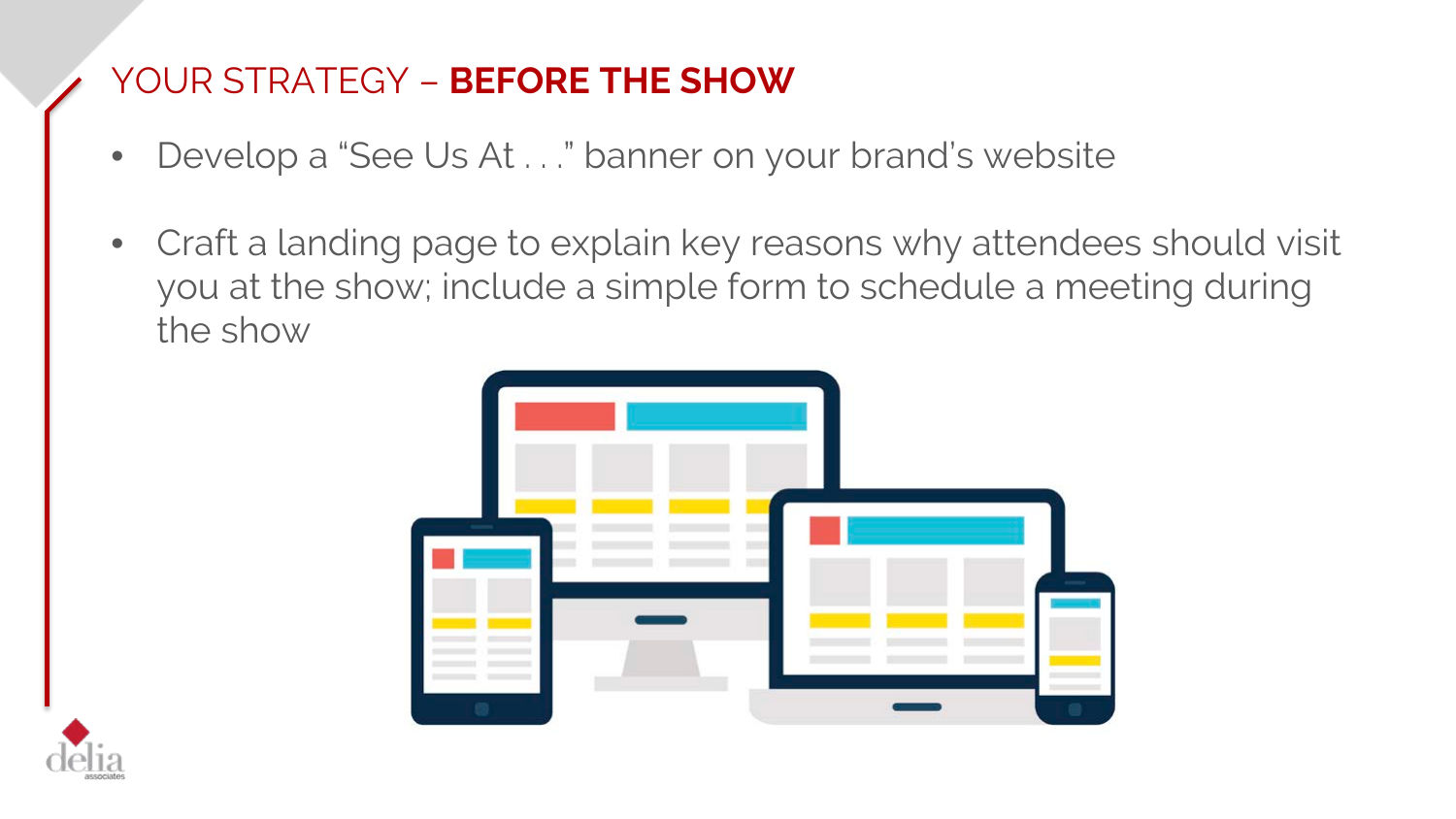

Home page banner leading to a page of supporting information, with contact form.

#### BIHLERMED TO DEBUT SURGILIGHT, FLEXIBLE<br>SURGICAL LIGHTING SOLUTION, AT AAOS 2017 February 27, 2017

(Phillipsburg, NJ - February 2017) BihlerMED, a leading provider of medical illumination technology and devices, in partnership with View Medical, will introduce the Surgilight surgical lighting system at the annual meeting of the American Association of Orthopedic Surgeons (AAOS 2017), at the San Diego Convention Center, March 14-18. Attendees will have the opportunity to experience demonstrations of the lighting device in person at BihlerMED Booth #4914, "AAOS 2017 is the ideal place and time to introduce Surgilight, considering the critical importance that precision lighting plays in today's orthopedic procedures," commented Dan Coppersmith, Sales and Marketing Manager for BihlerMED.

#### SURGILIGHT OVERCOMES TRADITIONAL SURGICAL LIGHTING CHALLENGES

Surgilight provides versatile and safe illumination, which can be focused on specific surgical procedures. The device overcomes the limitations of traditional overhead surgical lighting by allowing the LED light source to be precisely directed above the patient via a long, flexible and maneuverable shaft. Overhead mounting is easily achieved by replacing the light handle; mounting to side rail clamps is another essential option. The result is the safe illumination of a precise surgical area from virtually any angle. "When surgeons are working with overhead lighting, their head and hands often create unwanted shadows," explains Coppersmith. "With Surgilight's highly werable and adjustable illumination, shadows are quickly and easily mitigated.

#### **CONTACT US**



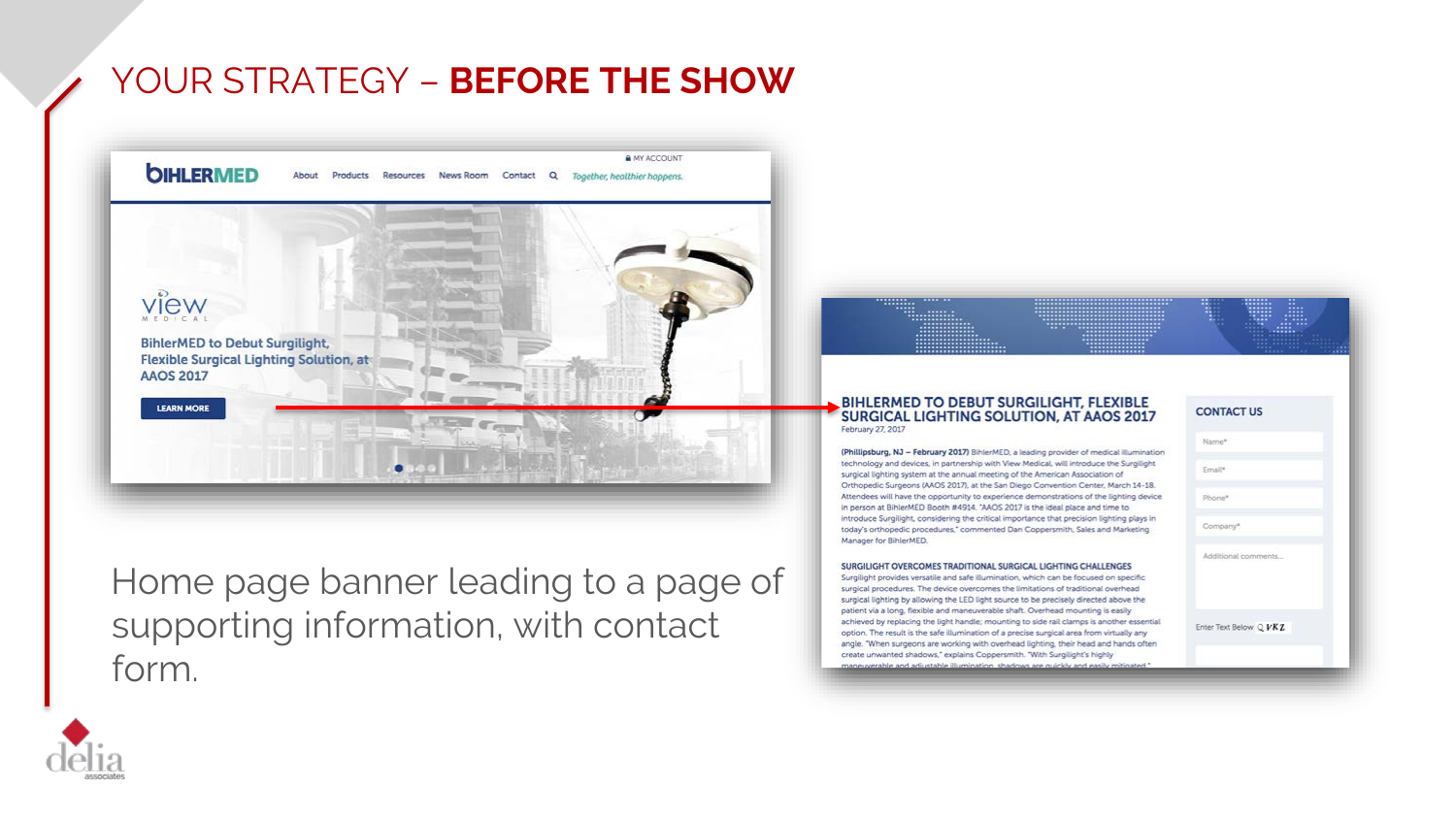- Consider a paid search program to make the most of top search results
- Deploy social "see us at" messages to corporate social pages as well as personal pages of employees willing to share
- Prepare a press kit to deliver the press room upon arrival, including all ad materials, press, and high quality photos
- Use a temporary "See us at" email signature



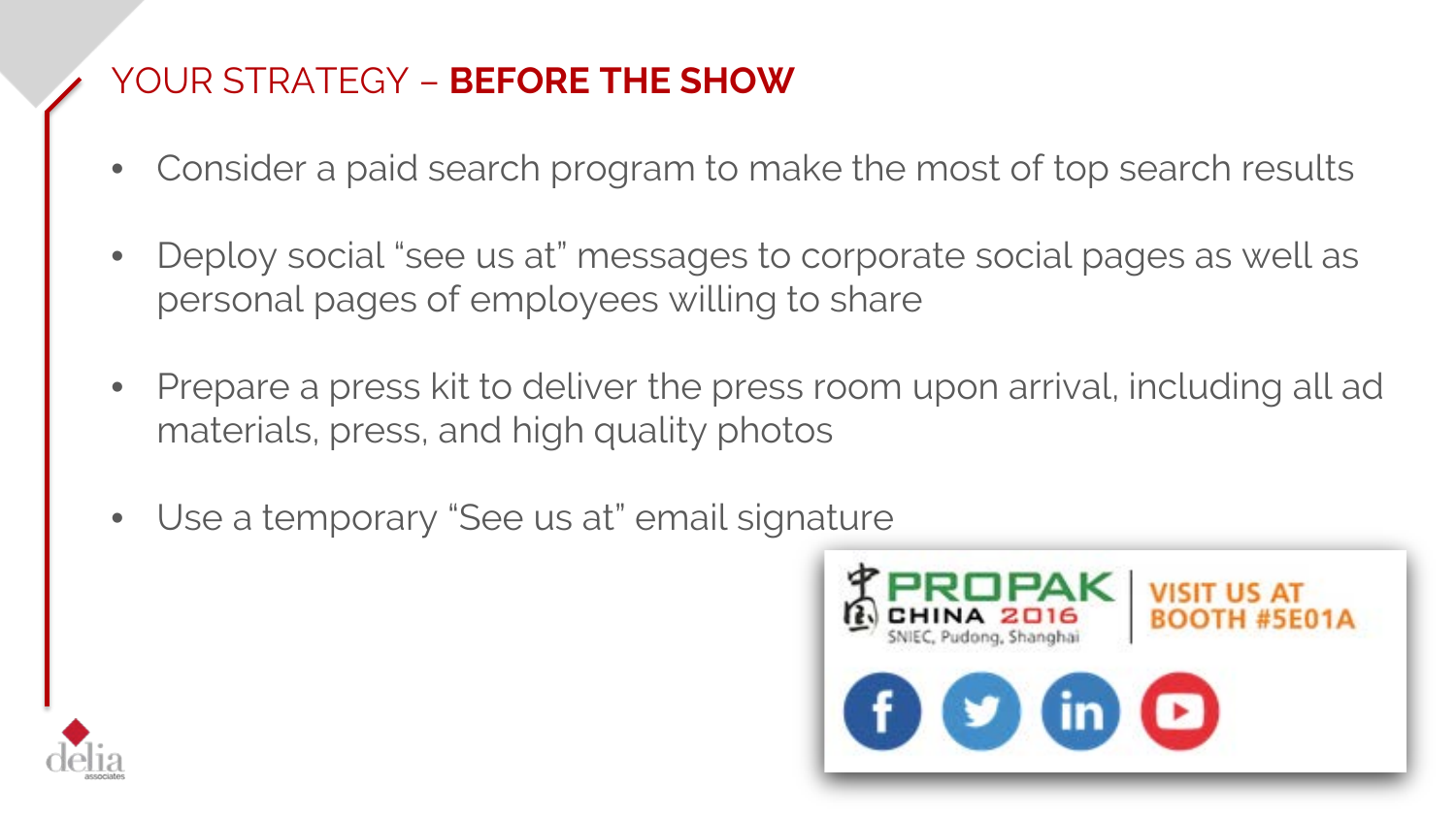#### YOUR STRATEGY – **DURING THE SHOW**

Strategically position takeaway items and simple handouts in your booth, which also supports your show theme



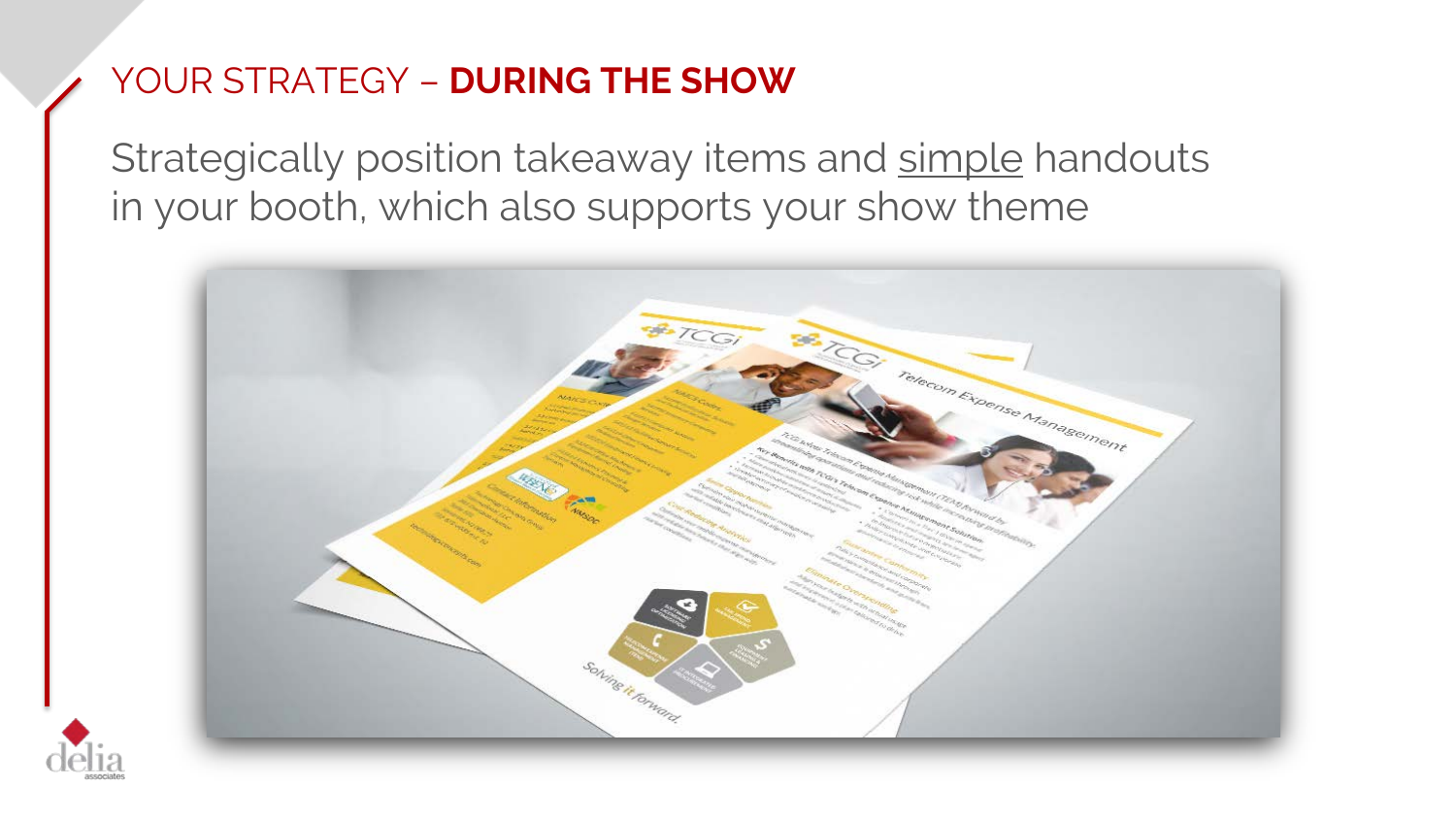#### YOUR STRATEGY – **DURING THE SHOW**

- Schedule evening entertainment opportunities (that align with your brand) for VIP customers and prospects
- Live-Tweet and make social posts daily, with real time reasons to visit (ex: a demo going on)
- Expand your visibility and advertising opportunities in the exhibit hall with signage, show dailies, sponsored areas, etc.

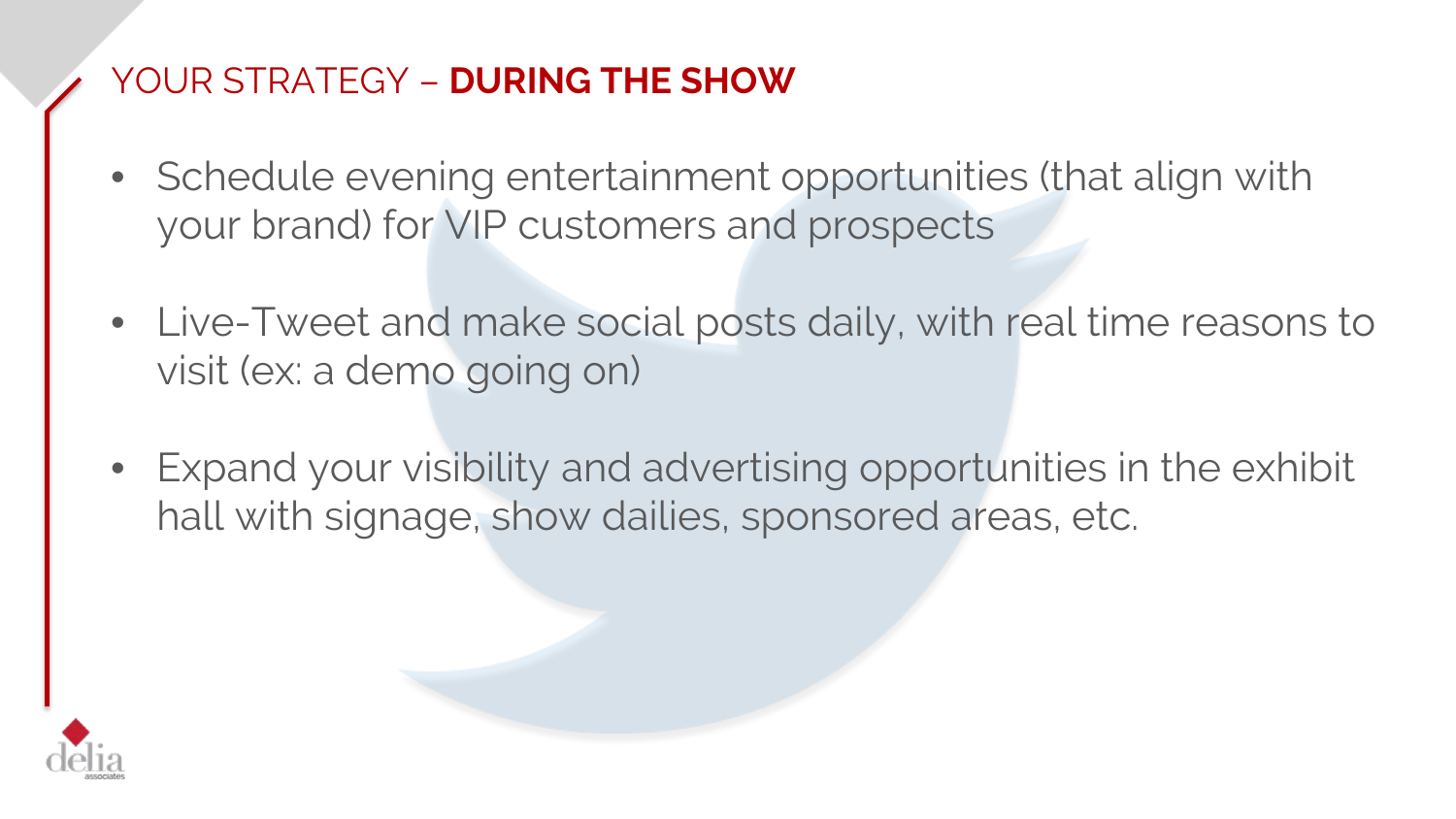#### YOUR STRATEGY – **DURING THE SHOW**

- Take advantage of a speaking and panel discussion opportunities
- Share candid photos of customers and VIP visitors who come to your booth
- Capture live candid video of any willing customers
- Use interactive displays
- Provide really good, readily available food and drink; everyone loves that!

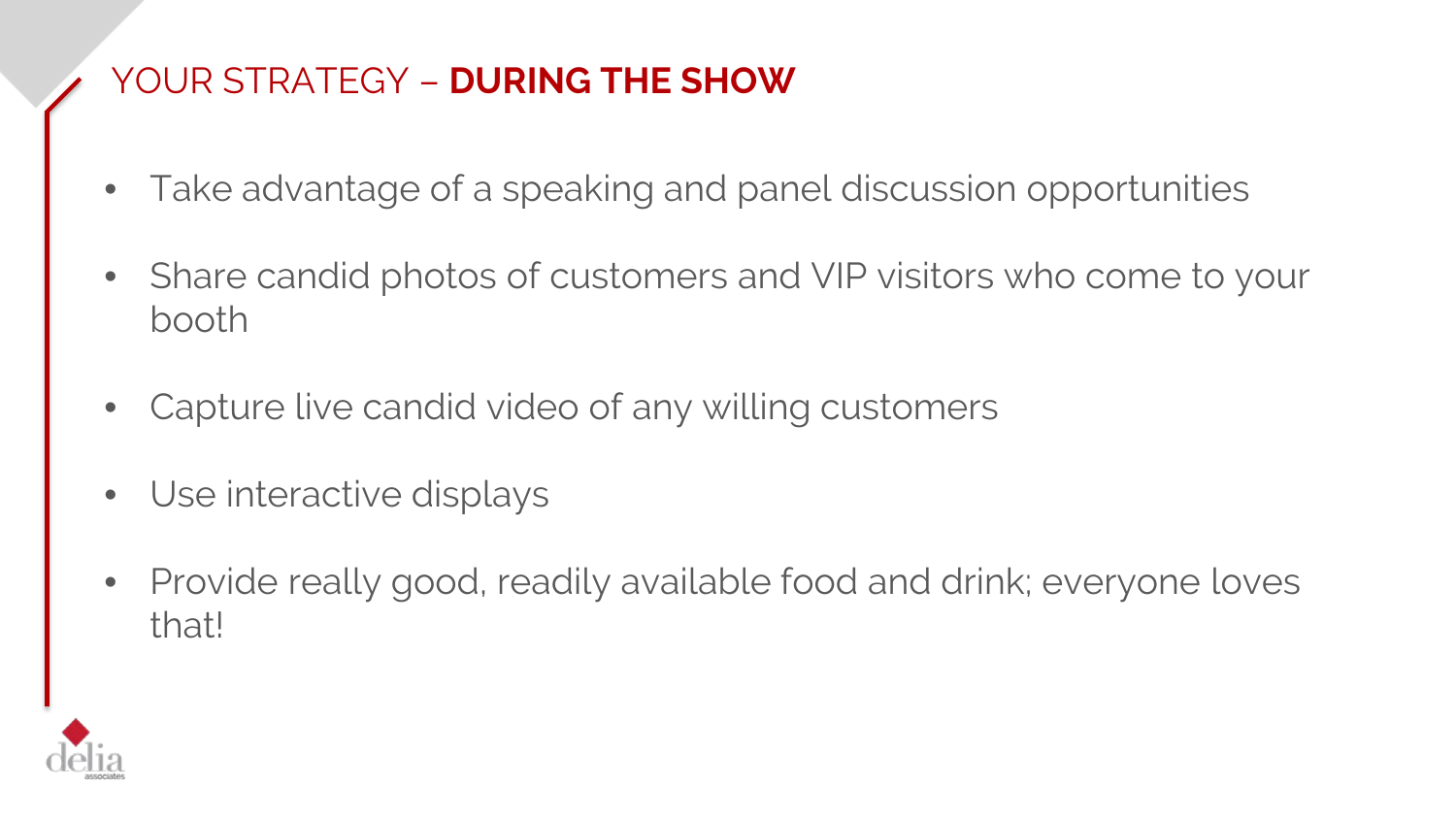#### YOUR STRATEGY – **AFTER THE SHOW**

- Debrief with your team, strategize about a full team approach for lead outreach, and share any valuable learnings from the show for post-show materials and social media posts.
- Distribute an e-mail out to all visitors the week following the event.
- Reach out to all leads no later than two weeks following the event.
- Create a "Thank You" e-blast & landing page o Include photos, videos, any other elements captured from the show o Use a "social aggregator" to display all of your show posts on a specific page on your website.



Write a post-show blog and always put it out to social channels!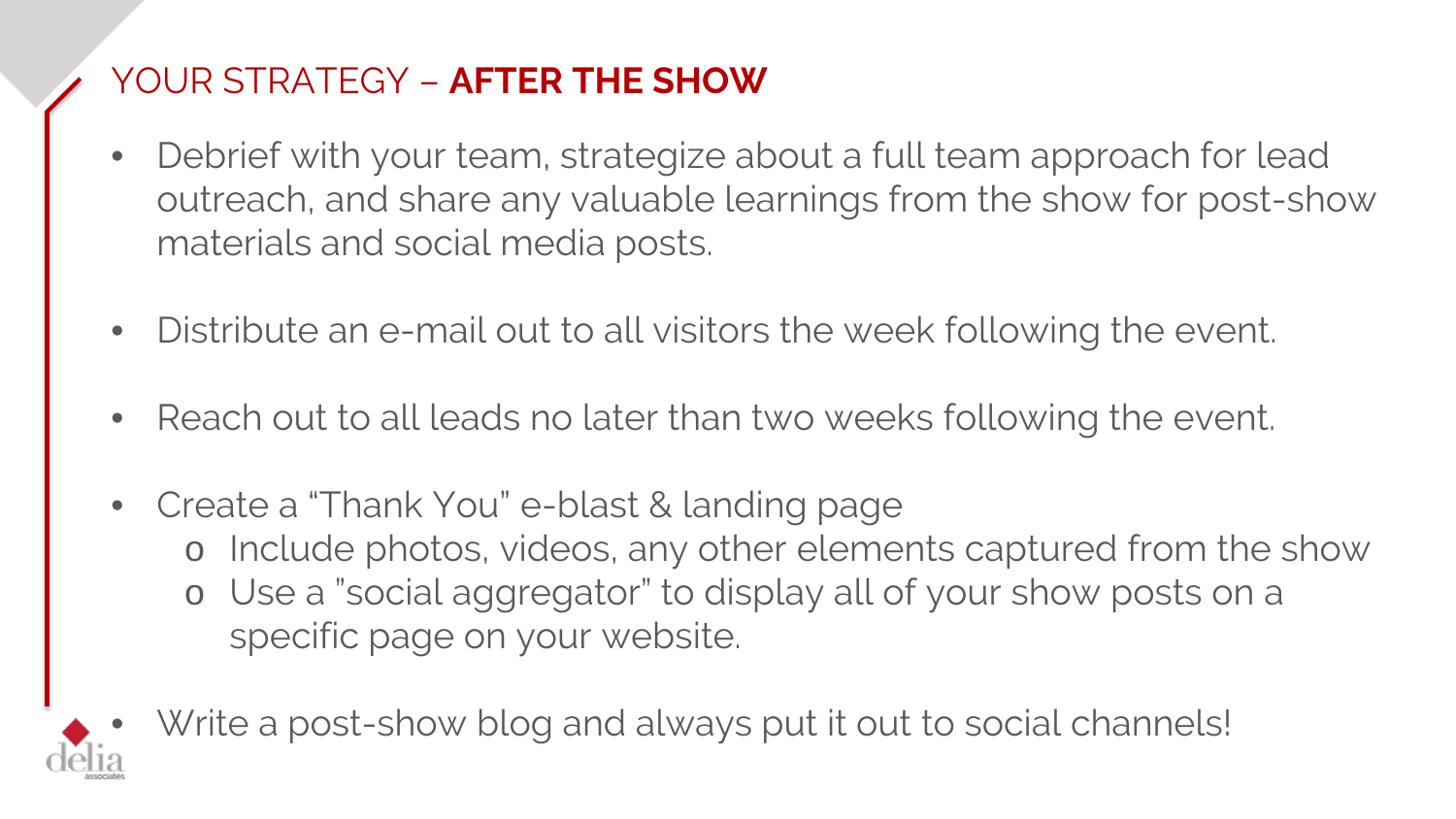#### ENHANCING ENGAGEMENT – YOUR THEME "#"

You have your show goals and theme. Now brand them *socially* with your own unique hashtag.

# #DeliaLovesSocial

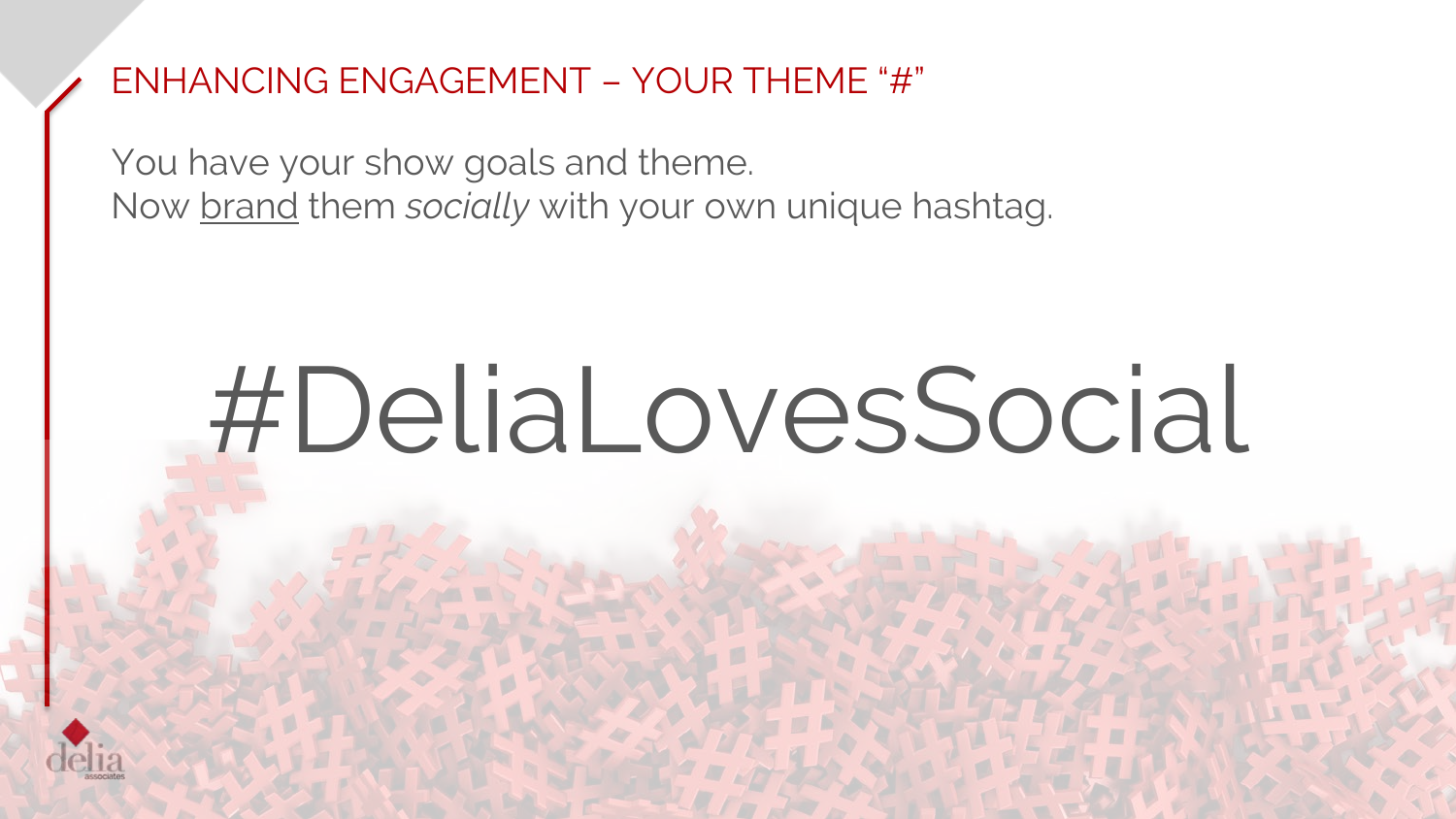#### ENHANCING ENGAGEMENT - PARTICIPATION

**Increase probability of engagement with your audience around show communications by inviting them to participate in the conversation.**

**Surveys:** Setting up a landing page or building a simple survey with an online tool such as SurveyMonkey or Google Apps.

**Contests:** Creating a microsite with all contest elements and rules

**Querying the Audience on a Topic:** A single question out to the audience. Make sure to give them a hashtag to reply with so you can aggregate their responses.

**Ask for Feedback:** Are you presenting something new? Ask people what they think!

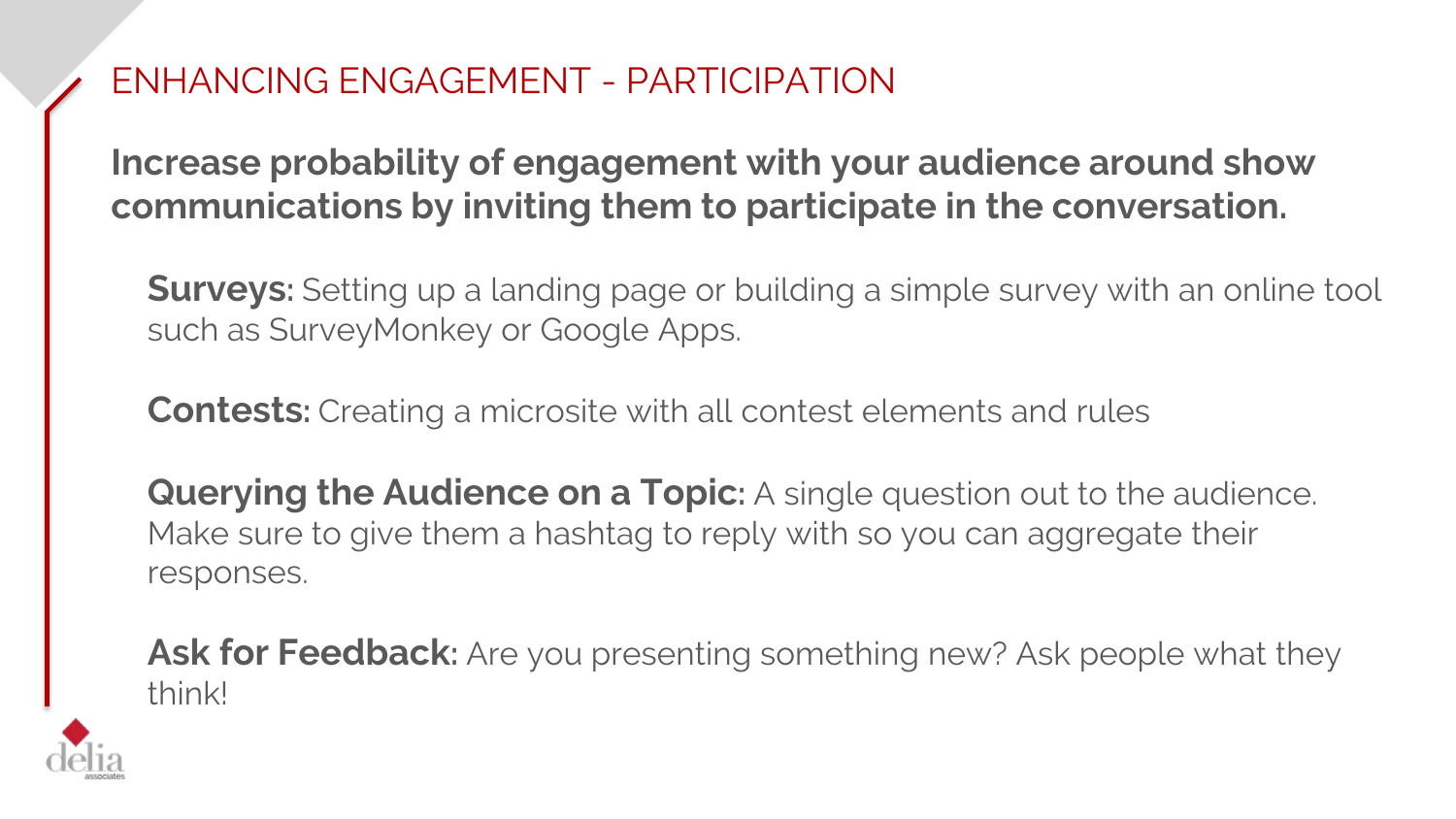#### MEASUREMENT & ANALYTICS

#### **DATA: A key component of a successful tradeshow marketing strategy**

**Reach**: How many impressions did your communications garner?

**Engagement**: How many likes, comments, shares, etc... did you receive?

**Acquisition**: How many new followers did you acquire?

**Conversion**: If you gave the audience an actionable item, how many participated?

**Activity**: How did the communications affect other elements of your online ecosystem? Specifically your website traffic and referral sources.



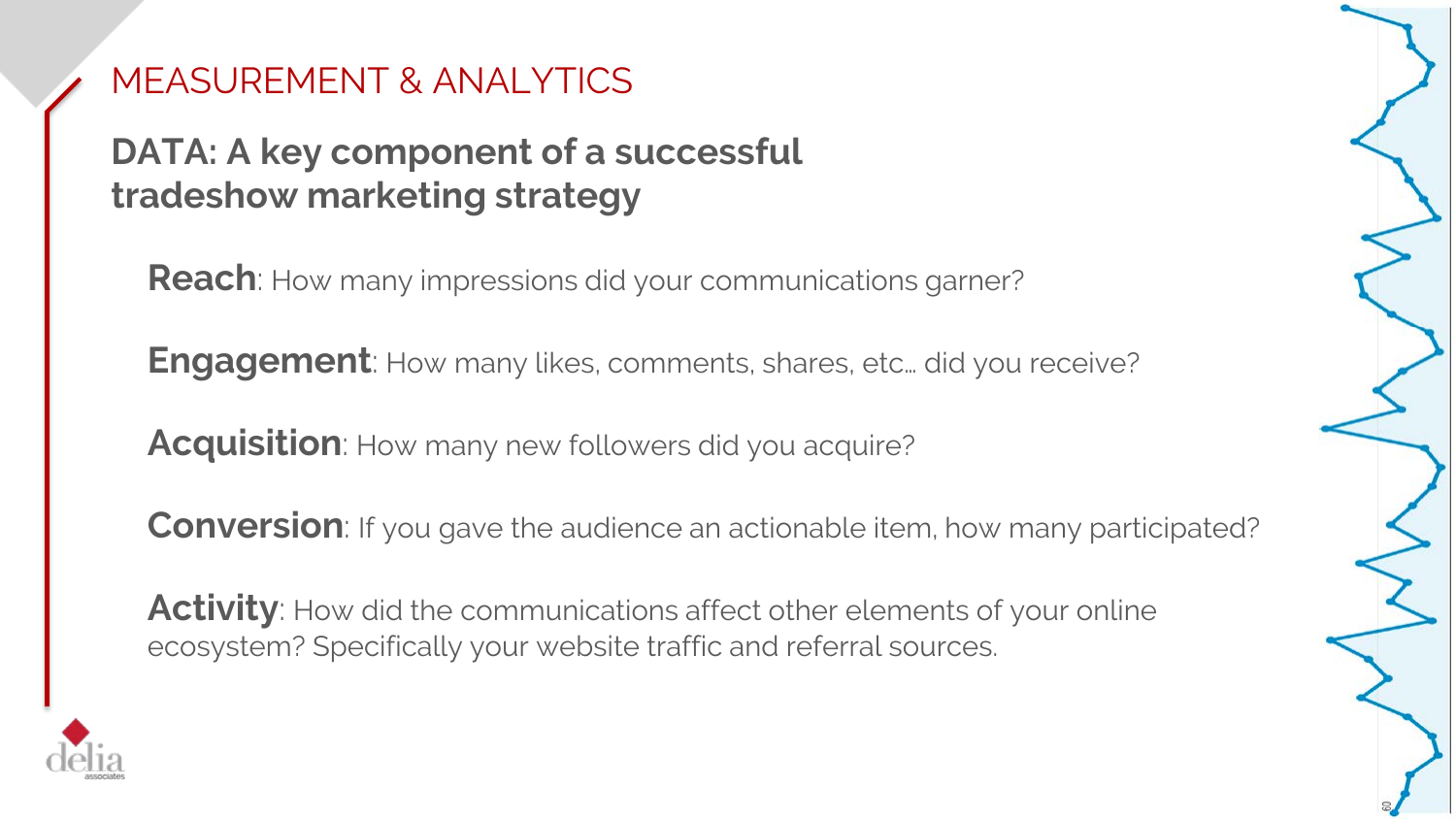### MEASUREMENT & ANALYTICS

#### **Make the most of your analytics**

- Set up Referral Links
- Organize your analytics dashboard for optimal viewing
- Create custom dashboards just for the event
- Annotate your analytics timeline with your campaign communications



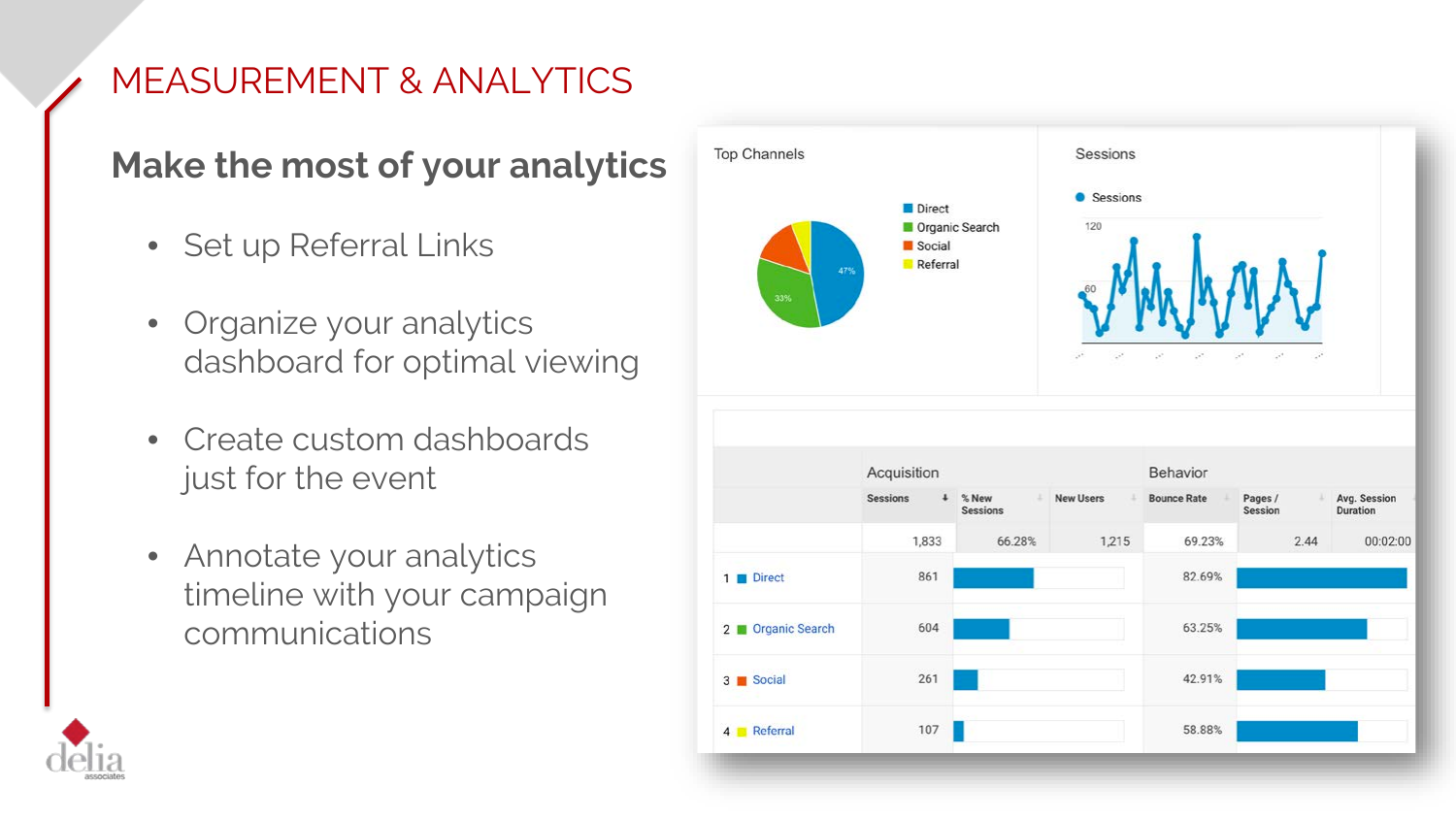#### HOW TO USE THE DATA

- Build a baseline
- Compare to previous campaigns
- Direct your follow-up communications
- Enhance your next program's strategy
- Learn about your audience